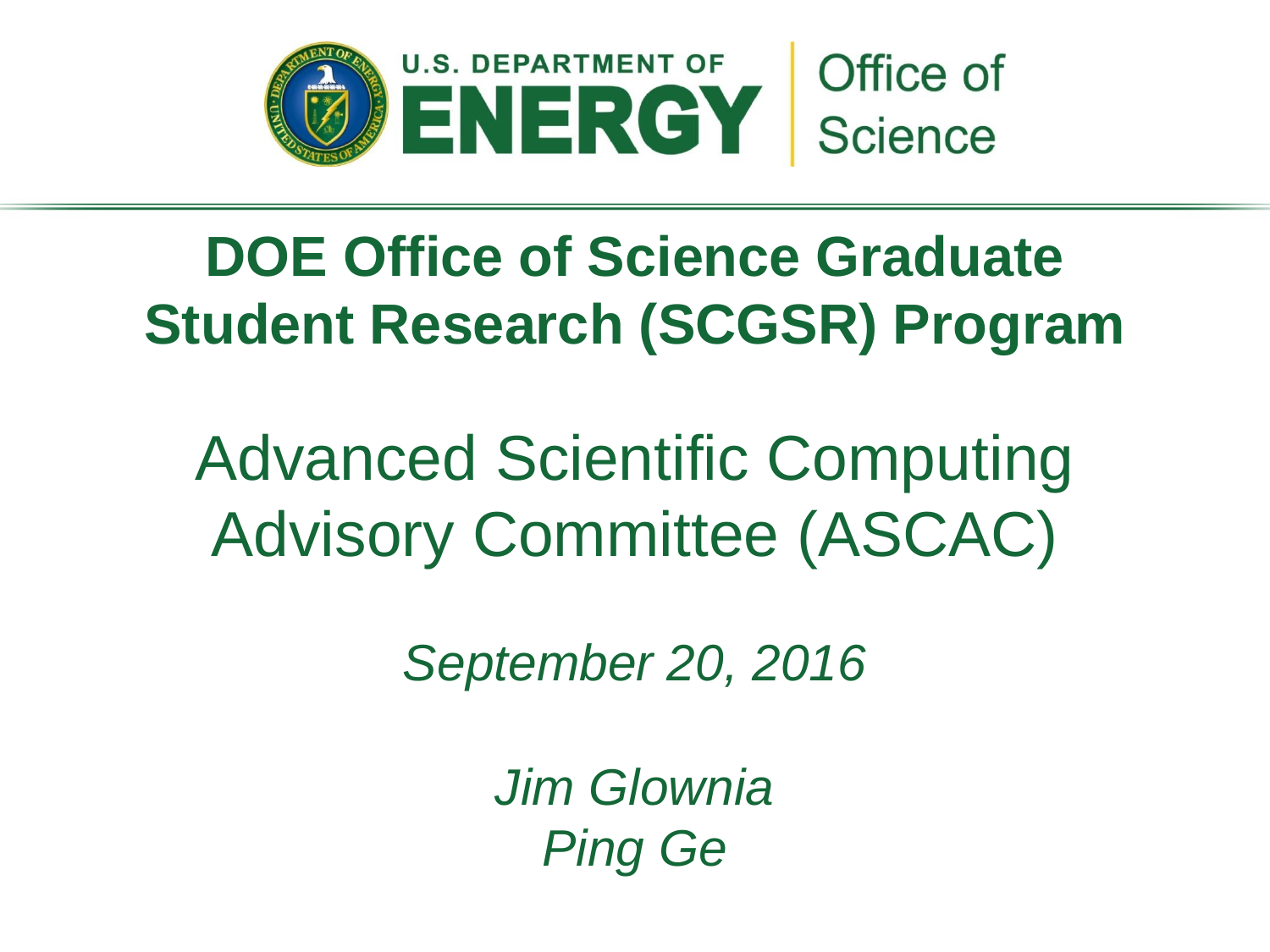# **Outline**

- SC Office of Workforce Development for Teachers and Scientists (WDTS) Quick Overview (Jim)
- SCGSR (Ping):
	- **≻Goal and Execution**
	- Review and Selection
	- **≻Outcome To Date**
	- $\triangle$ Q&A

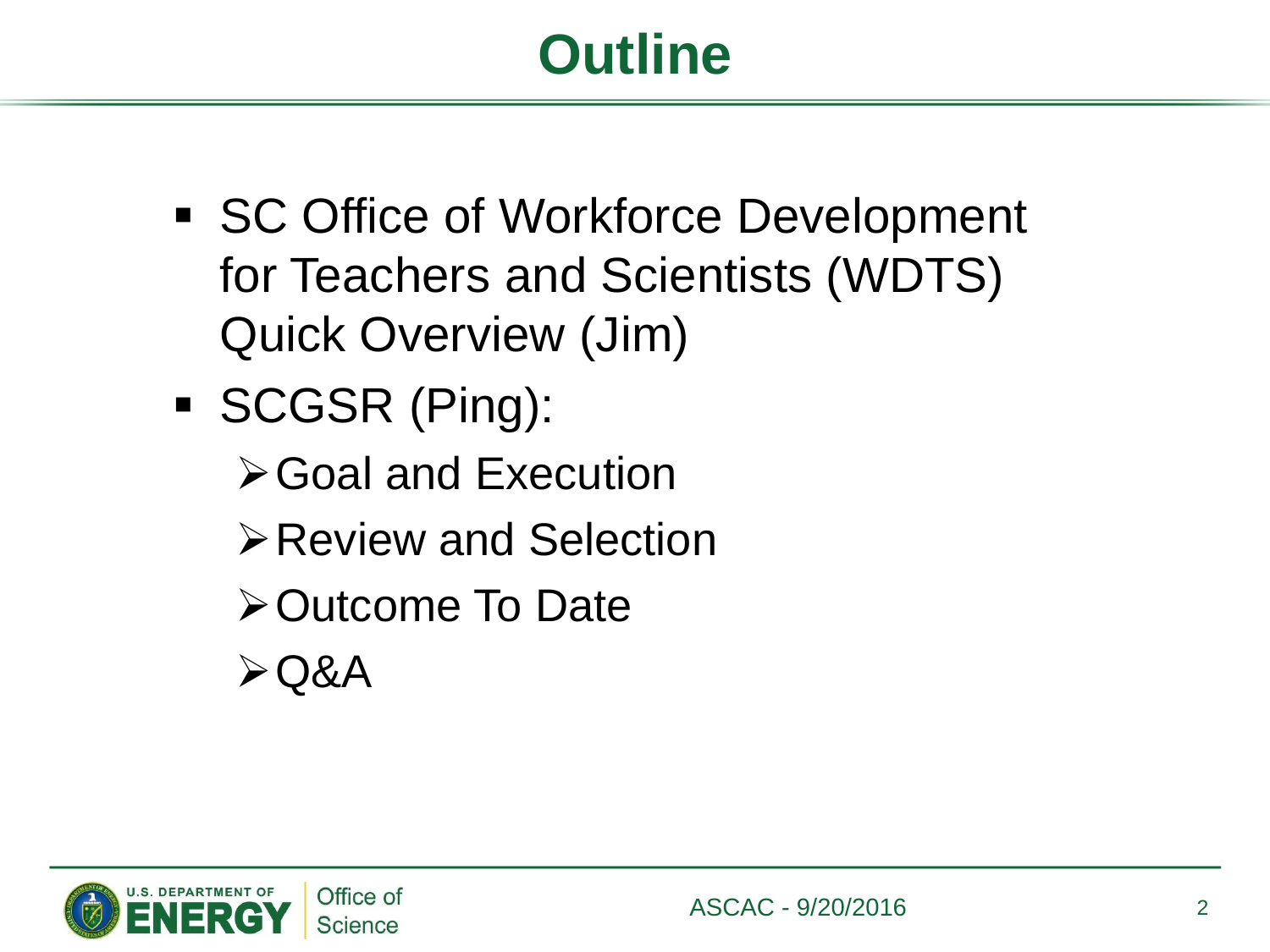### **WDTS**

### … to help ensure that DOE has a sustained pipeline of STEM workers …

- Student and faculty programs placing more than 1,100 participants at DOE labs and facilities
	- **Science Undergraduate Laboratory Internships (SULI)**
	- Community College Internships (CCI)
	- Office of Science Graduate Student Research (SCGSR) Program
	- Visiting Faculty Program (VFP)
- The Albert Einstein Distinguished Educator Fellowship for K–12 STEM teachers, administered by WDTS for DOE, NASA, and NSF (P.L. 103-382)
- The National Science Bowl<sup>®</sup> (NSB) finals competition in Washington D.C., following four months of >100 regional events throughout the U.S.; regional events are staffed by volunteers. The NSB was established by Admiral Watkins, Secretary of Energy, in 1991. (>265,00 participants since 1991)
	- Recent NSB finals event outreach featured large scale computation and scientific modeling (2015) and big data (2016) as thematic topics.
- Other activities:
	- On-line business systems development and modernization
	- **Program evaluation and assessment**
	- **•** Outreach

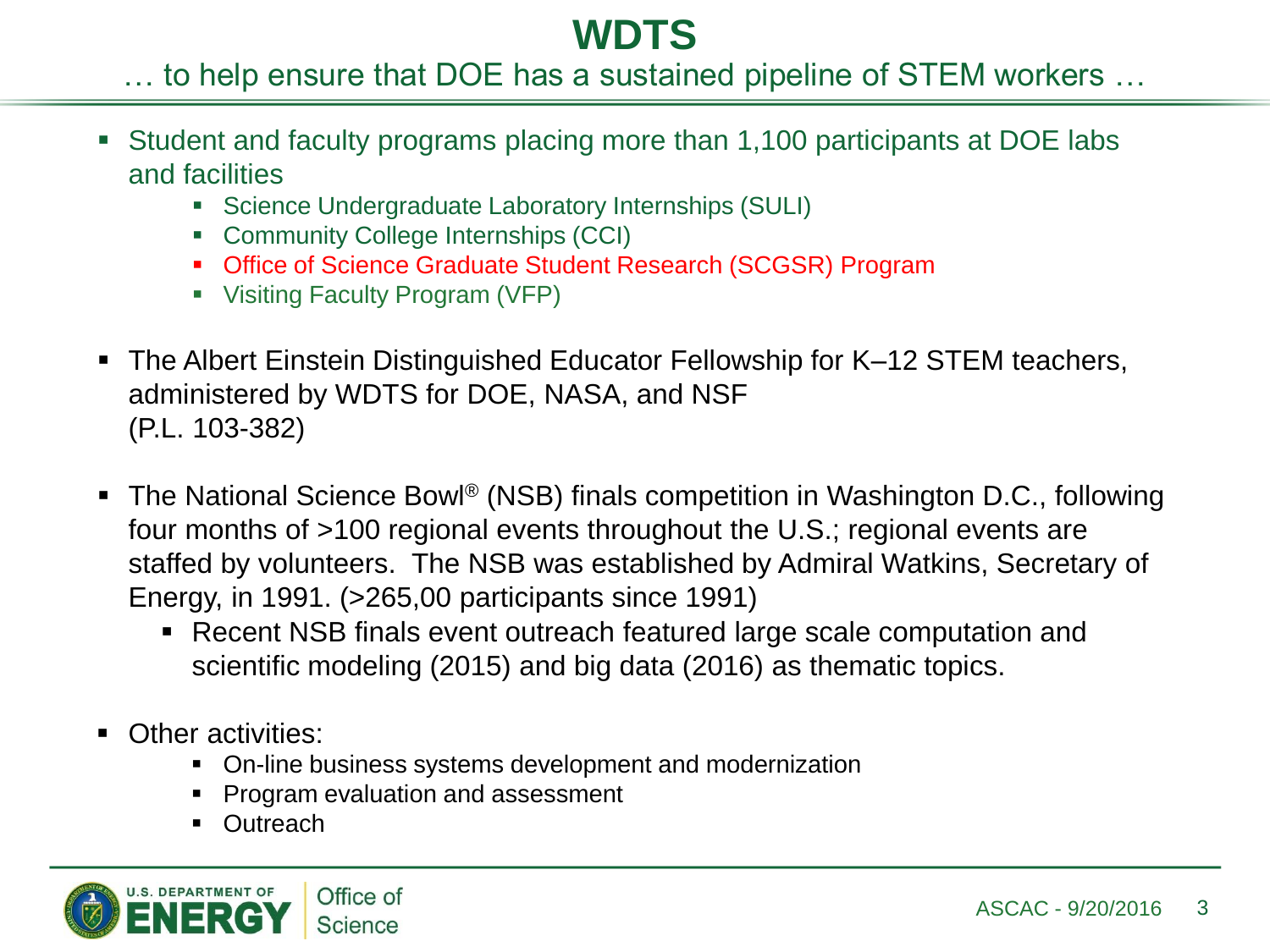**In addition to SCGSR…**

**Science Undergraduate Laboratory Internship (SULI)** places undergraduate students in paid internships in science and engineering research activities for 10 weeks during the Summer Term or for 16 weeks during the Fall and Spring Terms. In FY 2015, General Atomics in San Diego, California, home to DIII-D, the largest magnetic fusion facility in the U.S. and operated as an Office of Science user facility, was added as a host institution, for a total of 17 host DOE labs and facilities. (~800 participants annually; typically ~35 placements on ASCR funded projects)

• Open to undergraduate STEM majors attending 2 or 4 year institutions with participants placed in paid internships and work with laboratory staff scientists or engineers on projects related to ongoing research programs. This, or its predecessor programs, have been in operation since the early '90s.

**Community College Internship (CCI)** places undergraduate students from community colleges in paid internships in technologies supporting laboratory work for 10 weeks during the Summer Term or for 16 weeks during the Fall and Spring Terms. (~100 participants annually)

• Open to undergraduate STEM majors attending 2 year institutions where participants are placed in paid internships in technology based projects supporting laboratory work under the supervision of a laboratory technician or researcher. This, or its predecessor program, have been in operation since 1999.

**Visiting Faculty Program (VFP)** places faculty and their students, if desired, at the labs to collaborate on research with laboratory principal investigators. The program seeks to increase the research competitiveness of faculty members and their students at institutions historically underrepresented in the research community. (~75 faculty and 30 students annually)

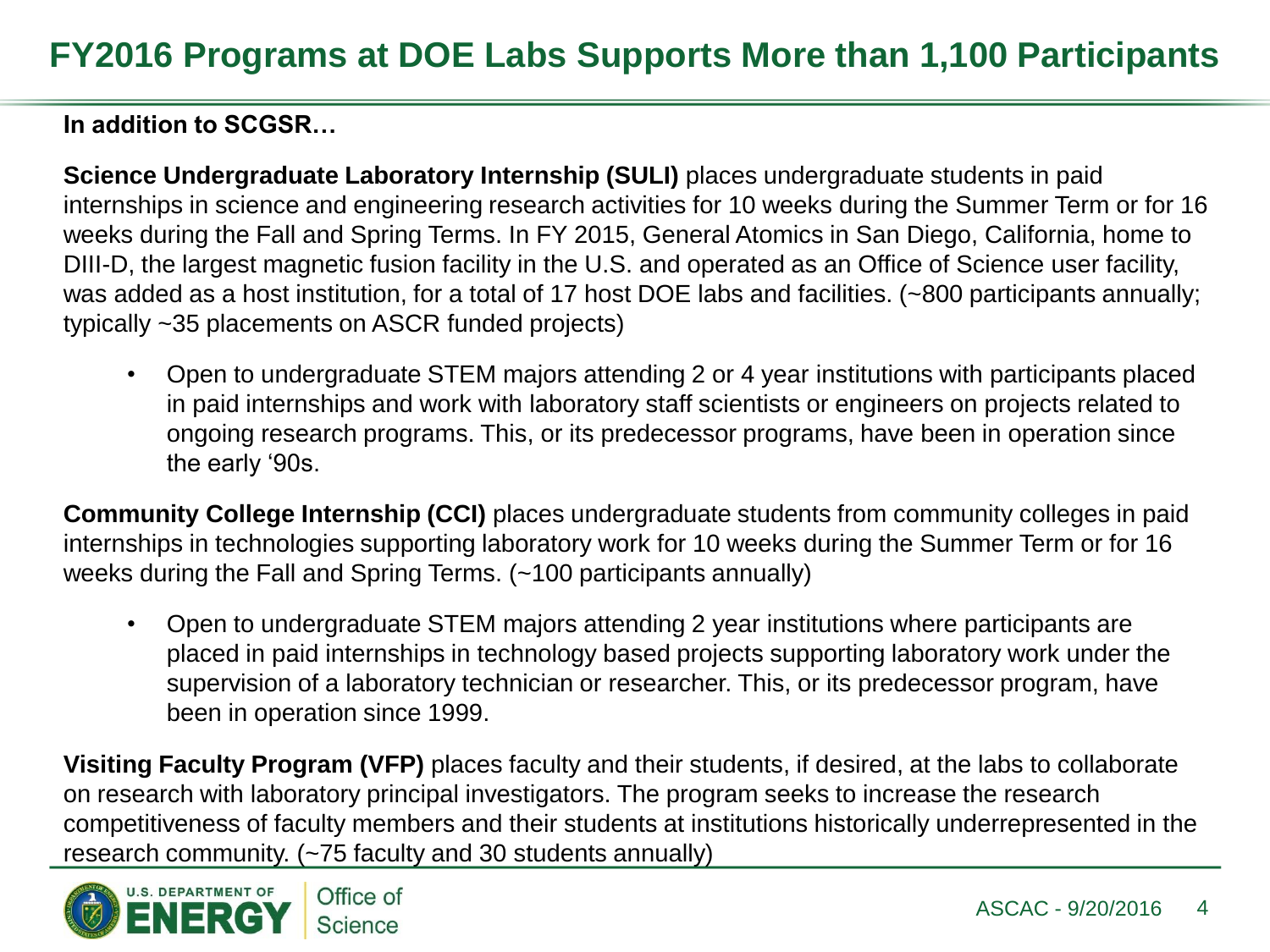## **DOE Labs Employ ~32,000 S&E Staff**





ASCAC - 9/20/2016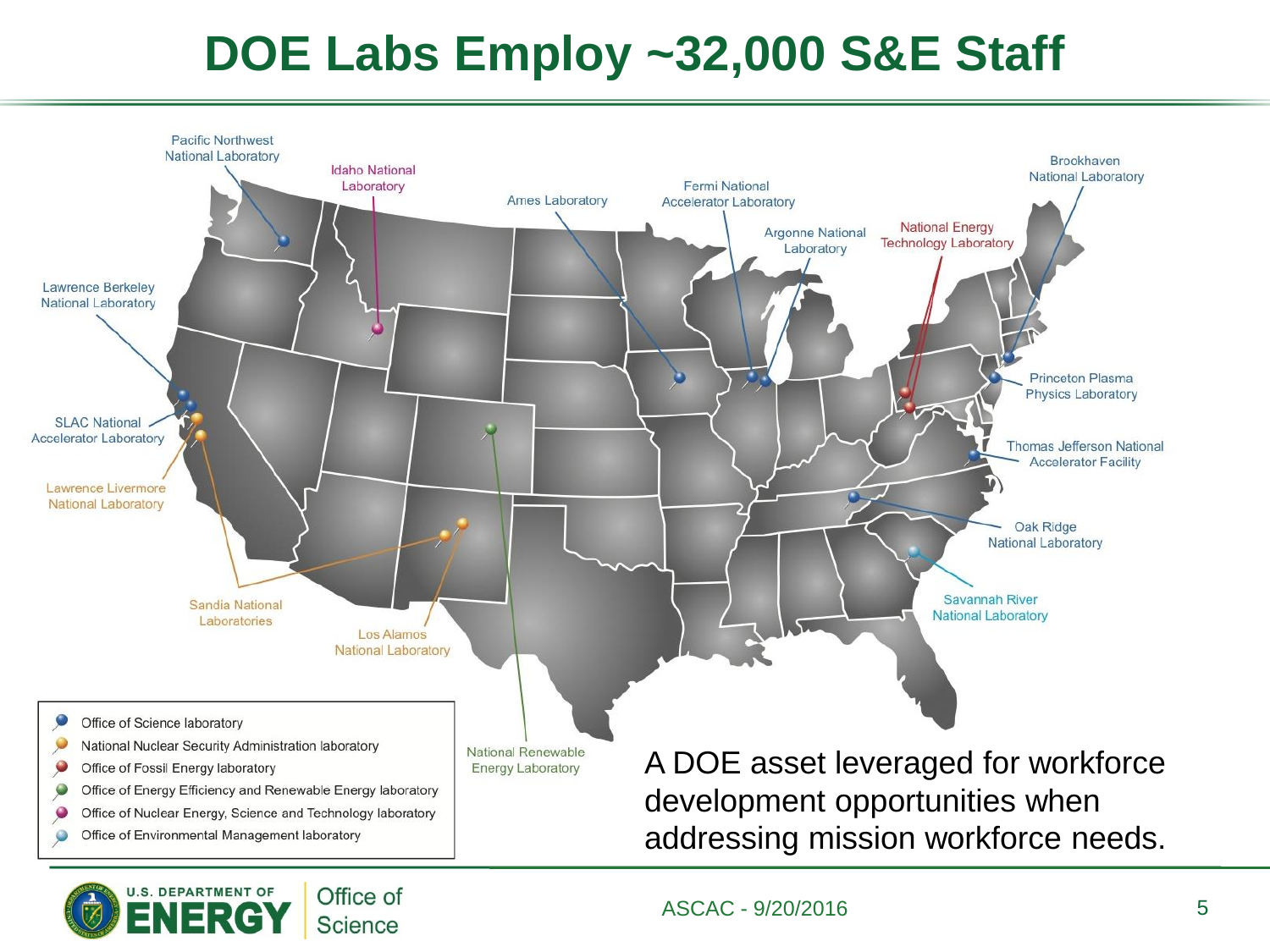## **FY 2016 WDTS Distribution of Funding**



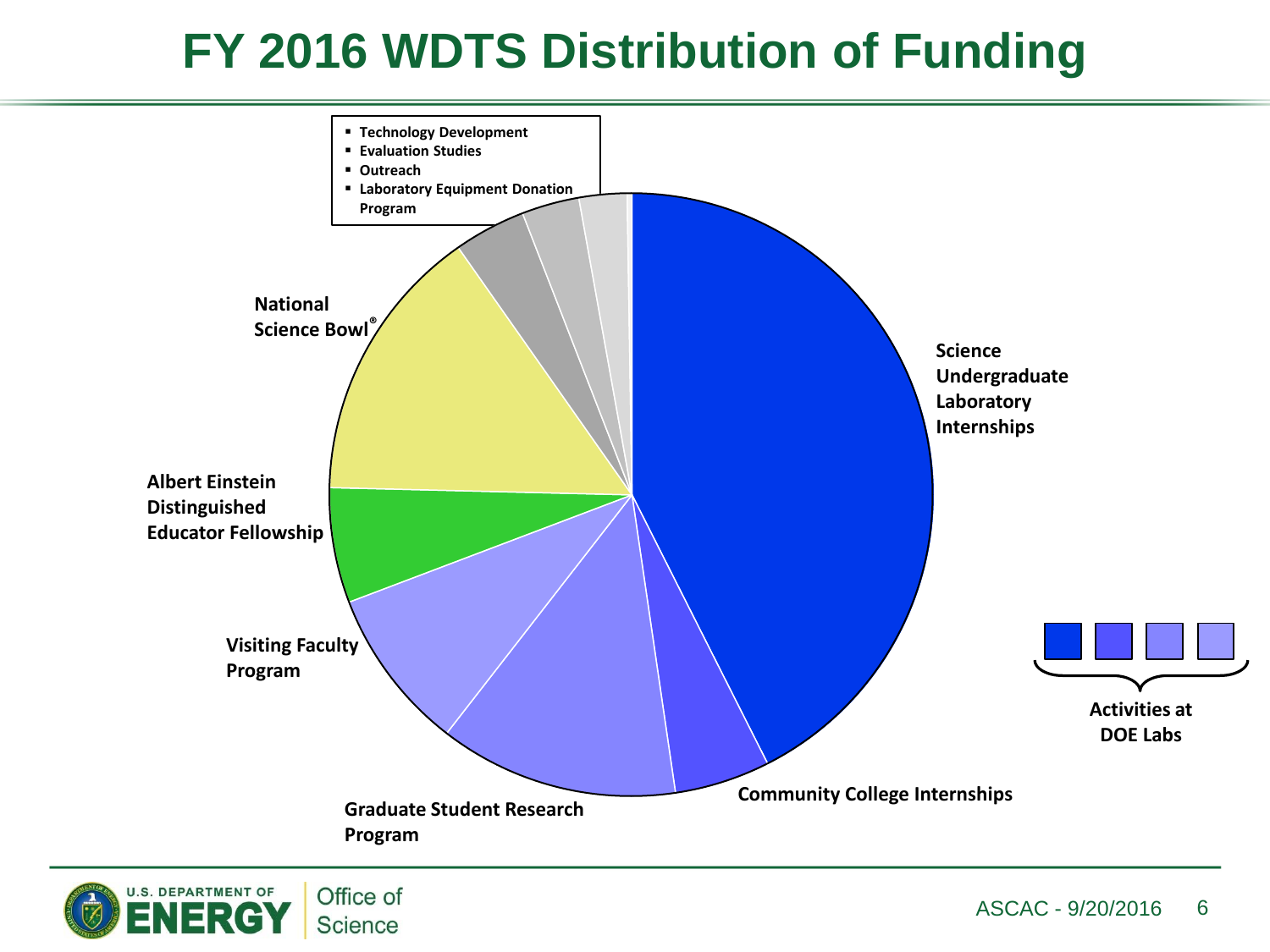## **SC's Assessment of Workforce Development Needs**

- **In February 2014** *- in response to OMB's requirement for an evidence based assessment of workforce needs -* **the Office of Science initiated a study to identify disciplines in which significantly greater emphasis in workforce training at the graduate student or postdoc levels is necessary to address gaps in current and future Office of Science mission needs.**
- **In this study, each of SC's six Federal Advisory Committees, six SC Associate Directors, and 10 SC Laboratory Directors were asked for their expert assessment on the following:**

(i) STEM disciplines not well represented in academic curricula;

(ii) STEM disciplines in high demand, nationally and/or internationally, resulting in difficulties in recruitment and retention at U.S. universities and at DOE laboratories;

(iii) STEM disciplines for which the DOE laboratories may play a role in providing needed workforce development; and

(iv) recommendations for programs at the graduate student or postdoc levels that can address discipline-specific workforce development needs.

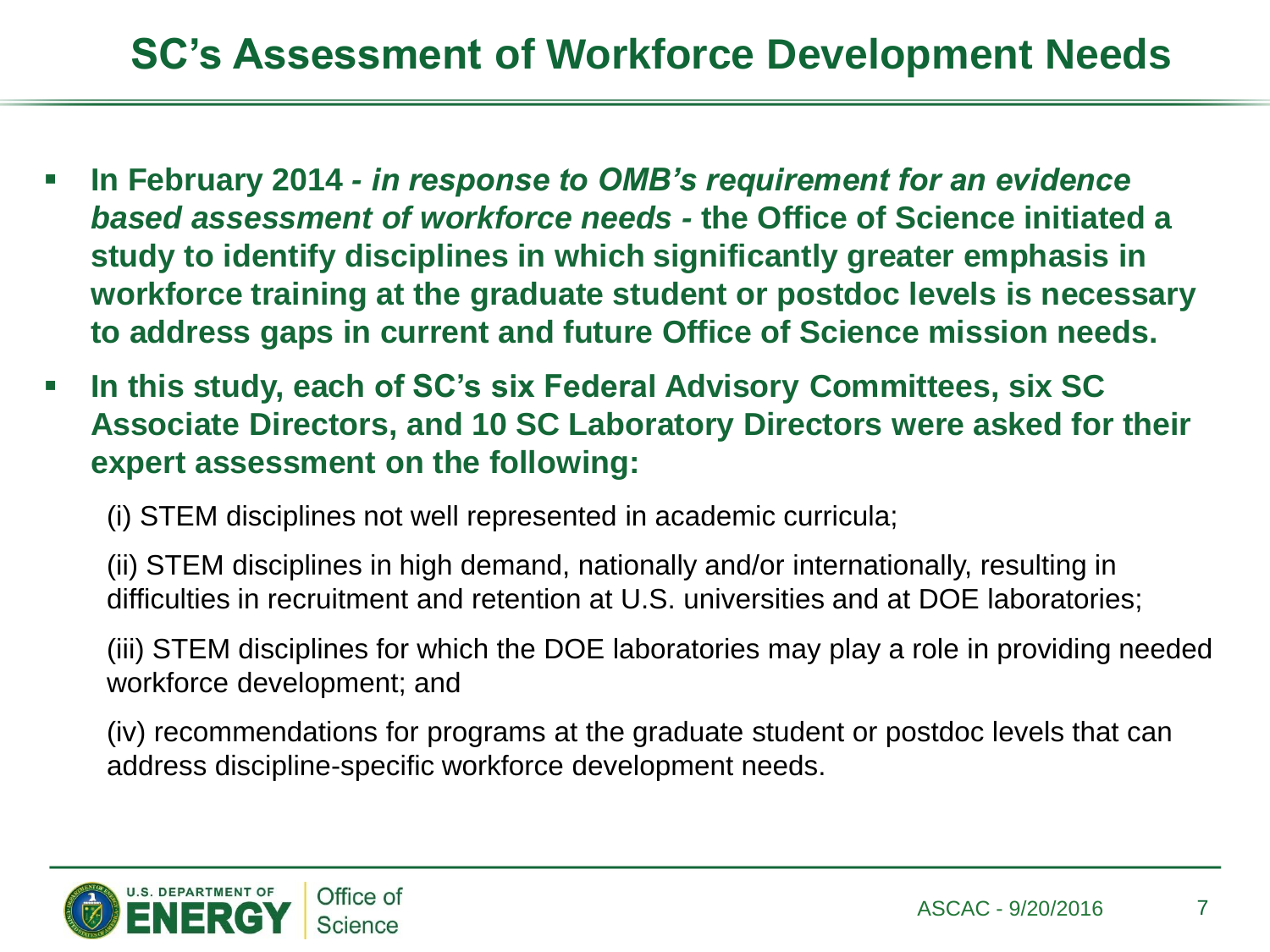**The input received identified Office of Science program-specific workforce development needs as well as crosscutting workforce development needs.** 

- **Over 50 SC program specific disciplines recognized as needing greater emphasis for workforce training.**
- **Several crosscutting areas identified:**
	- Computational Sciences (all 6 SC program areas; 6 SC labs)
	- $\triangleright$  Accelerator and Detector R&D (BES, HEP, NP; 4 SC labs)
	- $\triangleright$  Instrumentation (BES, BER, HEP; 4 labs)
	- $\triangleright$  Nuclear chemistry/Radiochemistry (BES, NP; 3 SC labs)
- Interdisciplinary sciences emphasized in several program areas and labs.

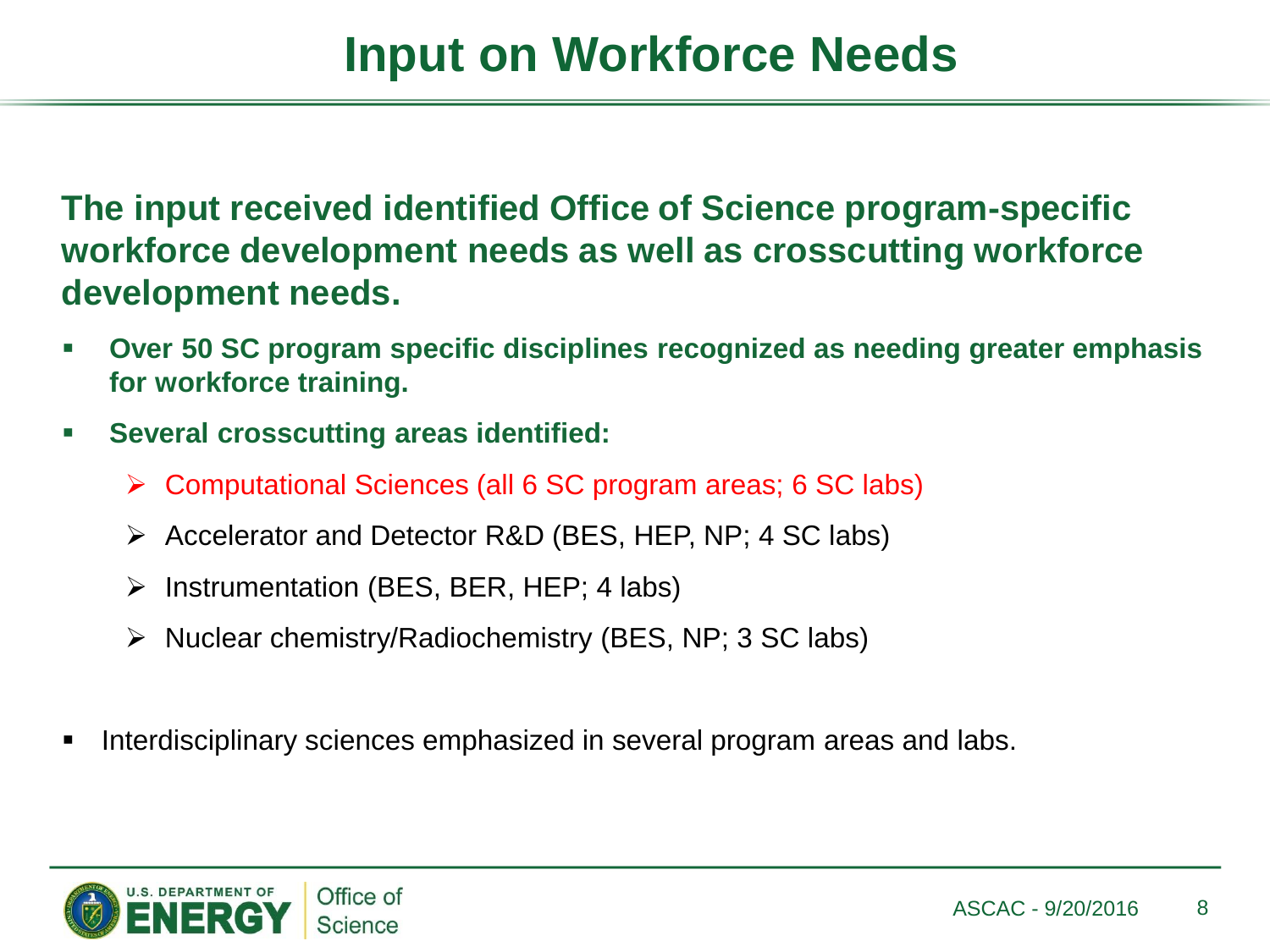## **SCGSR Program Goal**

The goal of the Office of Science Graduate Student Research (SCGSR) program is to prepare graduate students for science, technology, engineering, or mathematics (STEM) careers critically important to the DOE Office of Science mission, by providing graduate thesis research opportunities at DOE laboratories.

This research opportunity is expected to advance the graduate students' overall doctoral thesis while providing access to the expertise, resources, and capabilities available at DOE laboratories.

 Full program details, including eligibility and application requirements:

<http://science.energy.gov/wdts/scgsr/>

**-** Online application system:

<https://apps.orau.gov/SCGSR/Account/Login>

Currently accepting applications through **NOVEMBER 21, 2016 AT 5:00PM EASTERN TIME.**

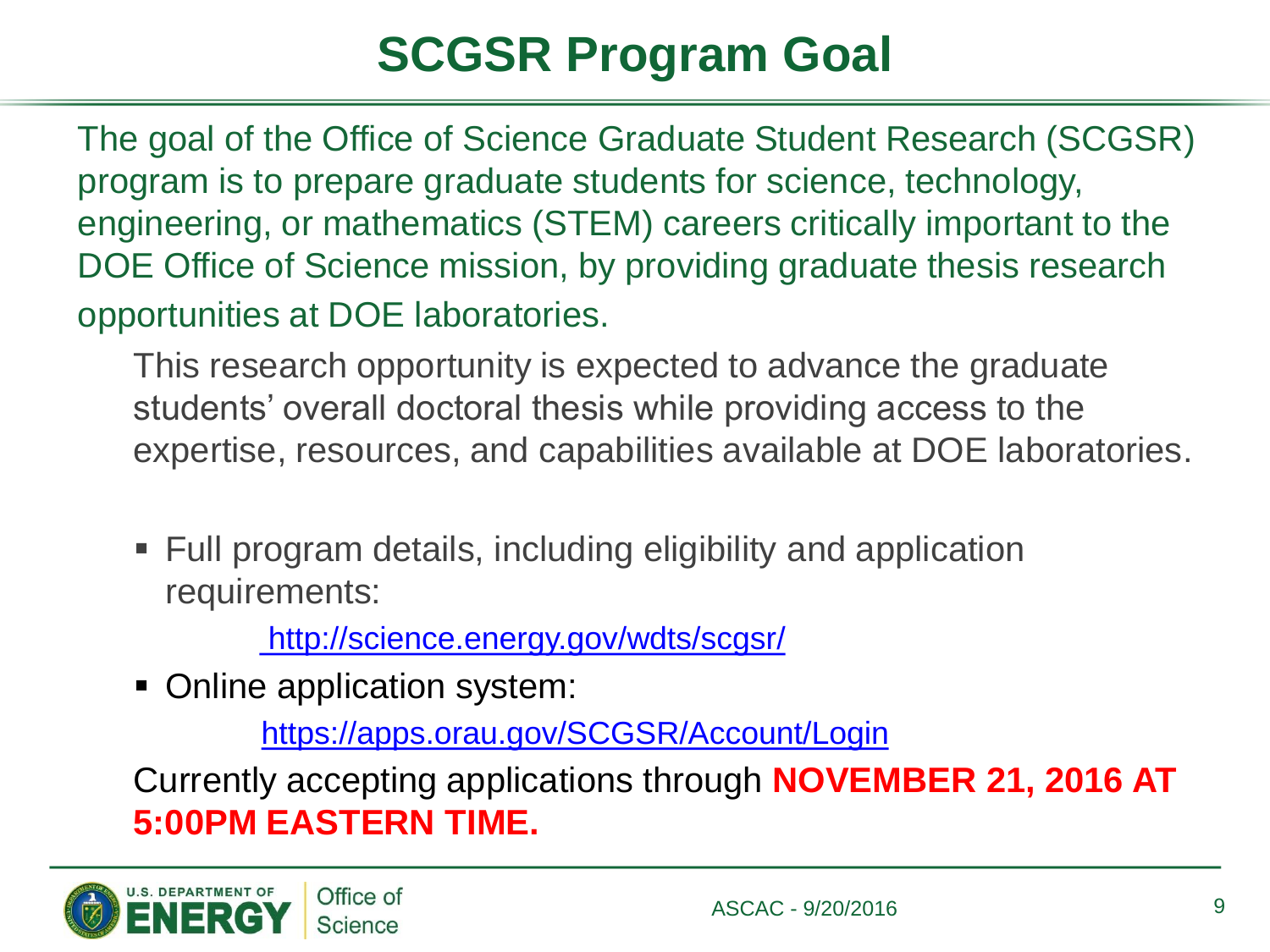### **SCGSR Program: Priority Research Areas (2016 Solicitation 2)**

*(based on SC's Assessment of Workforce Development Needs and evolving needs of SC programs)*

#### **Advanced Scientific Computing Research (ASCR)**

- **(a) Applied Mathematics**
- **(b) Computer Science**
- **(c) Next Generation Networking for Science**
- **(d) Research and Evaluation Prototypes**

#### Basic Energy Sciences (BES)

- (a) Accelerator and Detector R&D
- (b) Heavy Element Radiochemistry
- (c) Neutron Scattering Research and Instrumentation
- (d) Predictive Materials Science and Chemistry
- (e) Fundamental Electrochemistry related to Energy Transduction, Storage, and Corrosion

(f) Crystal Growth

- (g) Ultrafast Materials and Chemical Sciences
- (h) Electron and Scanning Probe Microscopy Research and Instrumentation
- (i) Basic Geosciences
- (j) Gas Phase Chemical Physics

#### Biological and Environmental Research (BER)

- (a) Computational Biology and Bioinformatics
- (b) Biological Imaging Mesoscale to Molecules
- (c) Plant Science for Sustainable Bioenergy
- (d) Environmental Systems Science



#### Biological and Environmental Research (BER) – cont'd

- (e) Atmospheric Systems Research
- (f) Earth System Modeling
- (g) Regional and Global Climate Modeling

#### Fusion Energy Sciences (FES)

- (a) Burning Plasma Science & Enabling Technologies
- (b) Discovery Plasma Science

#### High Energy Physics (HEP)

(a) Theoretical and Computational Research in High Energy Physics

(b) Advanced Technology Research and Development in High Energy Physics

(c) Experimental Research in High Energy Physics

#### Nuclear Physics (NP)

- (a) Medium Energy Nuclear Physics
- (b) Heavy Ion Nuclear Physics
- (c) Low Energy Nuclear Physics
- (d) Nuclear Theory
- (e) Nuclear Data and Nuclear Theory Computing
- (f) Isotope Development and Production for Research and Applications

(g) Accelerator Research and Development for Current and Future Nuclear Physics Facilities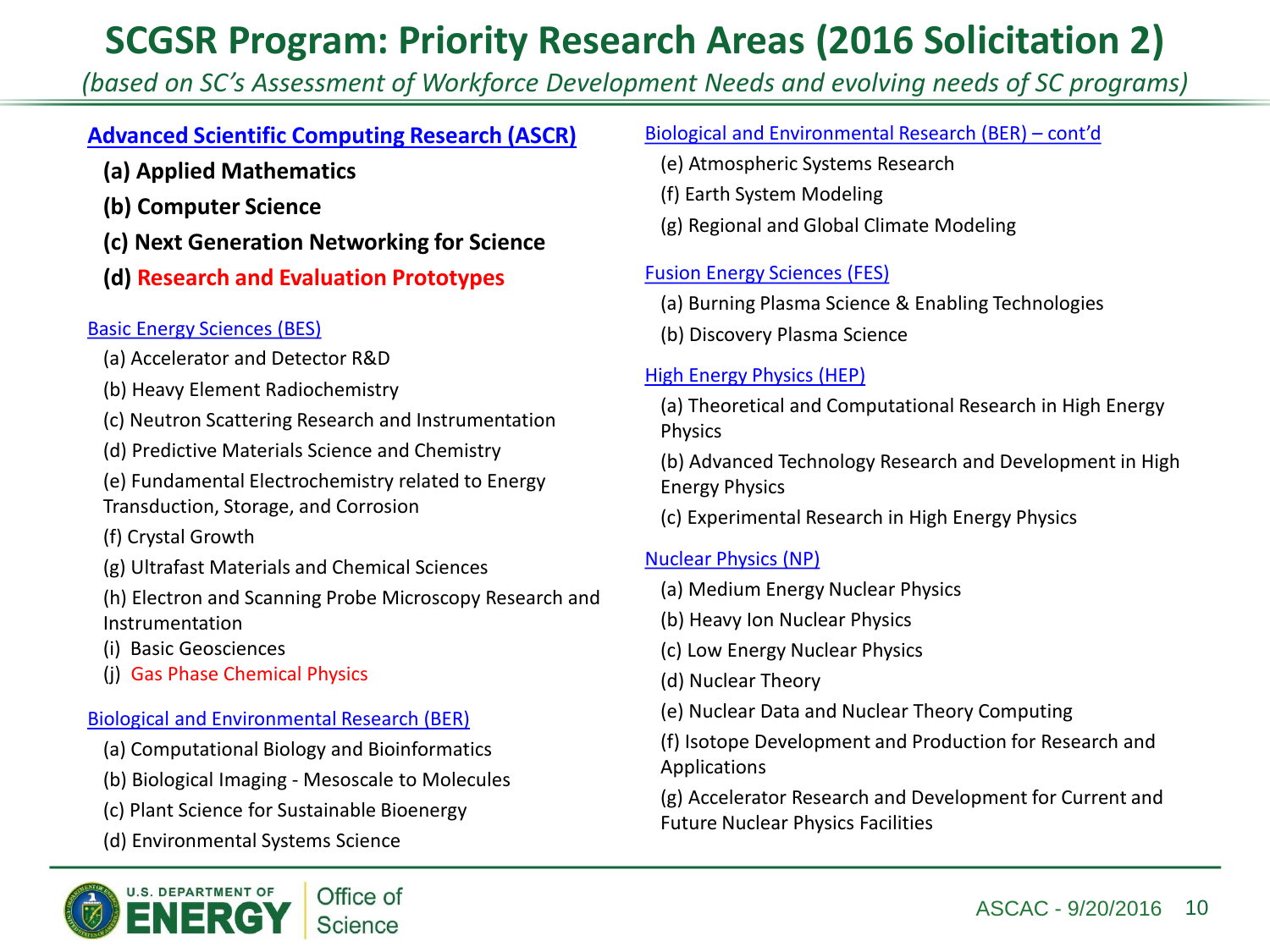## **SCGSR Program Management**

The SCGSR program is managed by the DOE Office of Science's Office of Workforce Development for Teachers and Scientists (WDTS) in collaboration with 6 SC research program offices and 17 participating DOE national laboratories. Oak Ridge Institute of Science and Education (ORISE) provides support for program administration.

| <b>Fiscal Year (Budget)/Solicitations</b>        |                                                | <b>Awards</b> |  |
|--------------------------------------------------|------------------------------------------------|---------------|--|
| FY 2014 (S2.0M appropriated),<br>1 Solicitation  |                                                | 65            |  |
| FY2015 (\$2.5M appropriated),<br>2 Solicitations | 2015 Solicitation 1                            | 47            |  |
|                                                  | 2015 Solicitation 2                            | 52            |  |
| FY2016 (\$2.5M appropriated),<br>2 Solicitations | 2016 Solicitation 1                            | 43            |  |
|                                                  | 2016 Solicitation 2<br>(Due November 21, 2016) | $~\sim$ 50    |  |
| FY2017 (\$2.575M requested), 2 Solicitations     |                                                |               |  |

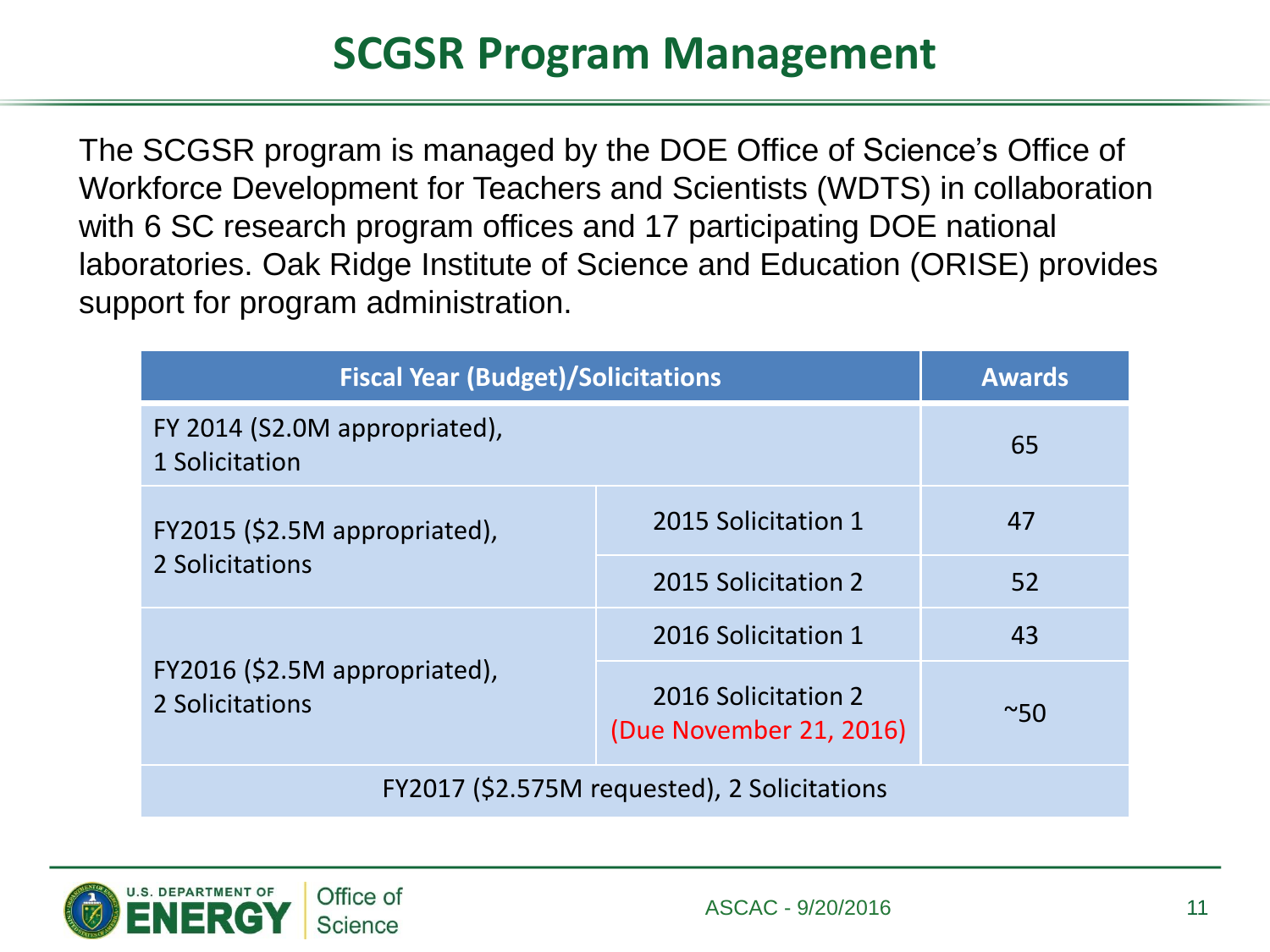**The SCGSR Program provides supplemental awards to outstanding graduate students to spend 3 to 12 months conducting part of their doctoral thesis/dissertation research at a DOE laboratory in collaboration with a DOE laboratory scientist.** 

- Graduate students must apply online through the online application system.
- The application requires a research proposal and letters of support from both the graduate student's thesis advisor and the collaborating DOE laboratory scientist.
- Student's research and proposed SCGSR project must be aligned with one of the identified SCGSR priority research areas defined by the SC Program Offices and specified in the solicitation.
- Applications proposing to use an SC user facility must apply for user facility time separately.

### **Award Benefits**:

- A monthly stipend of up to \$3,000/month for general living expenses
- Reimbursement of inbound/outbound traveling expenses to/from the DOE laboratory of up to \$2,000.

(Award payments are provided directly to the student.)

### **Eligibility**:

- **U.S. Citizen or Permanent Resident**
- Qualified graduate program & Ph.D. Candidacy
- **Graduate research aligned with an SCGSR** priority research area
- **Establishment of a collaborating DOE laboratory** scientist at the time of application

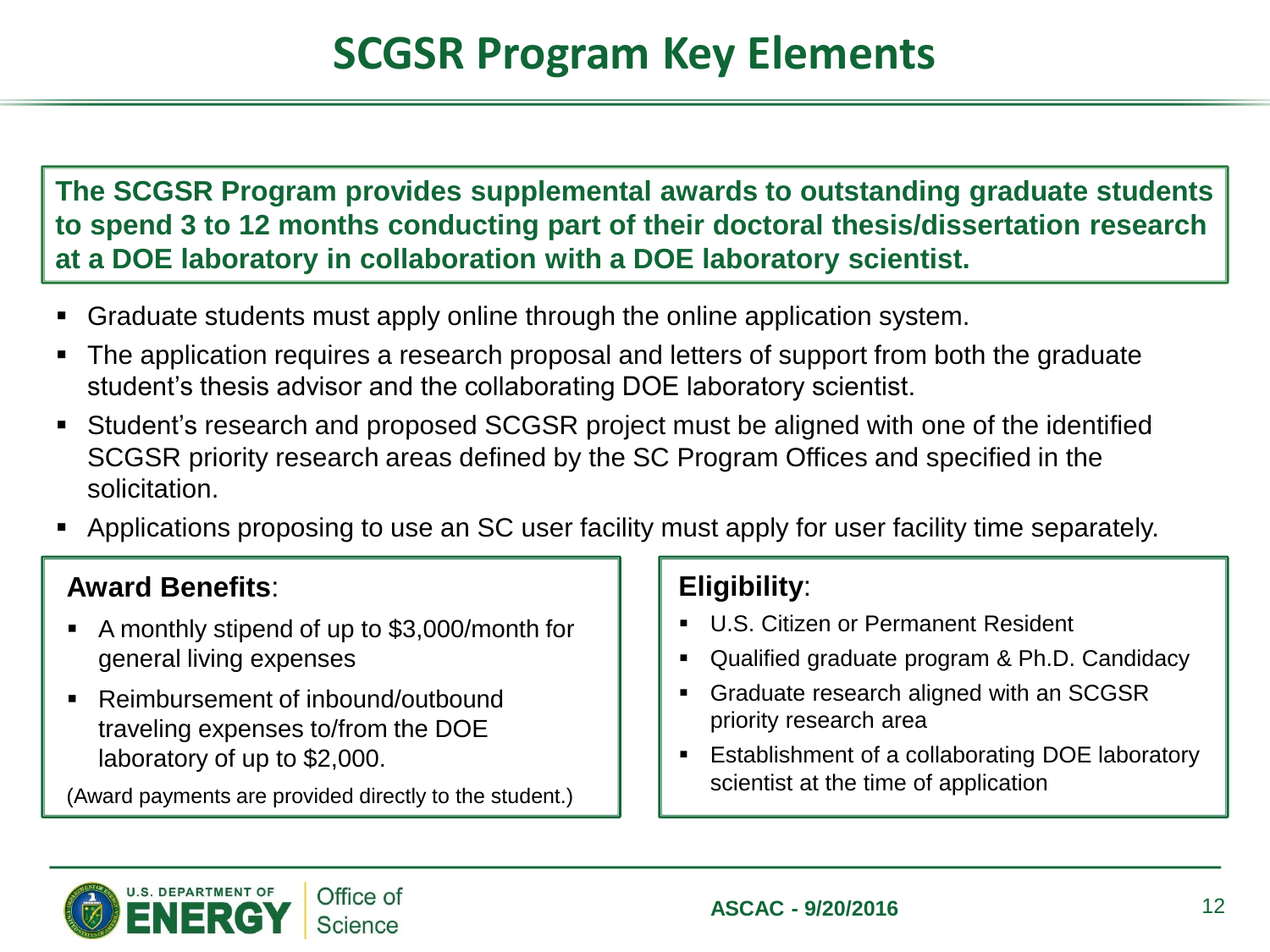### **Two Solicitations Annually**

### **Key Dates for FY2016 -2017**

|                                                                | 2016 Solicitation 1        | <b>2016 Solicitation 2</b>      | 2017 Solicitation 1***   |
|----------------------------------------------------------------|----------------------------|---------------------------------|--------------------------|
| <b>On-line Application</b><br>Opens                            | February 16, 2016          | August 30, 2016                 | February 2017            |
| <b>Applications Due</b>                                        | May 11, 2016<br>5:00 PM ET | November 21, 2016<br>5:00 PM ET | May 2017                 |
| <b>Offer Notification</b><br>Period Begins on or<br>around     | September 2016             | April 2017                      | August/September<br>2017 |
| Farliest* Start Date for<br>Proposed Project<br><b>Periods</b> | November 1, 2016           | June 1, 2017                    | October 31, 2017         |
| Latest** Start Date for<br>Proposed Project<br><b>Periods</b>  | February 28, 2017          | October 2, 2017                 | February 28, 2018        |

*\*Proposed project periods may not begin before this date, and may be 3 to 12 consecutive months in duration. \*\* Proposed project period must begin no later than this date, and may be 3 to 12 consecutive months in duration. \*\*\* All Dates are tentative.*

*<http://science.energy.gov/wdts/scgsr/key-dates/>*

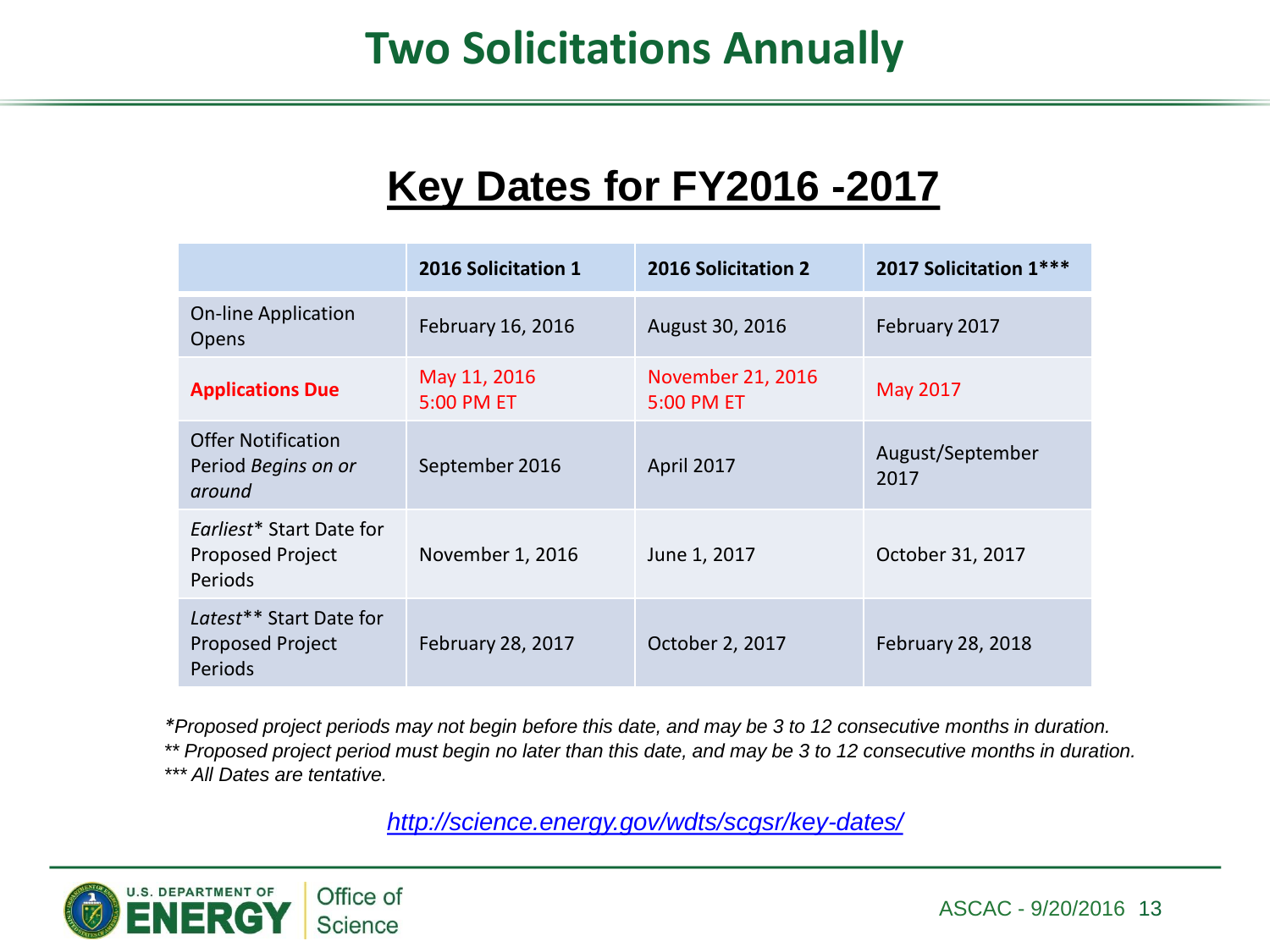Completed applications submitted to the SCGSR Program before the application deadline is evaluated using the DOE Office of Science's standard merit review processes.

- **Scientific and/or Technical Merit of the Proposed Research**
	- Is the proposed research well-conceived, and does it demonstrate a clear understanding of the scientific and technical challenges involved?
	- Is the proposed method and approach for the proposed research appropriate?
	- Is the applicant (graduate student) sufficiently well prepared to conduct the proposed research?
	- Are the DOE laboratory resources adequate? If applicable, has the necessary access to a scientific user facility been secured by the DOE laboratory collaborating scientist?
- **Relevance of the Proposed Research to Graduate Thesis Research and Training**
	- Does the proposed research have the potential to make a significant contribution to the applicant's (graduate student's) thesis research project?
	- Will the proposed research enhance the applicant's graduate training and research skills?

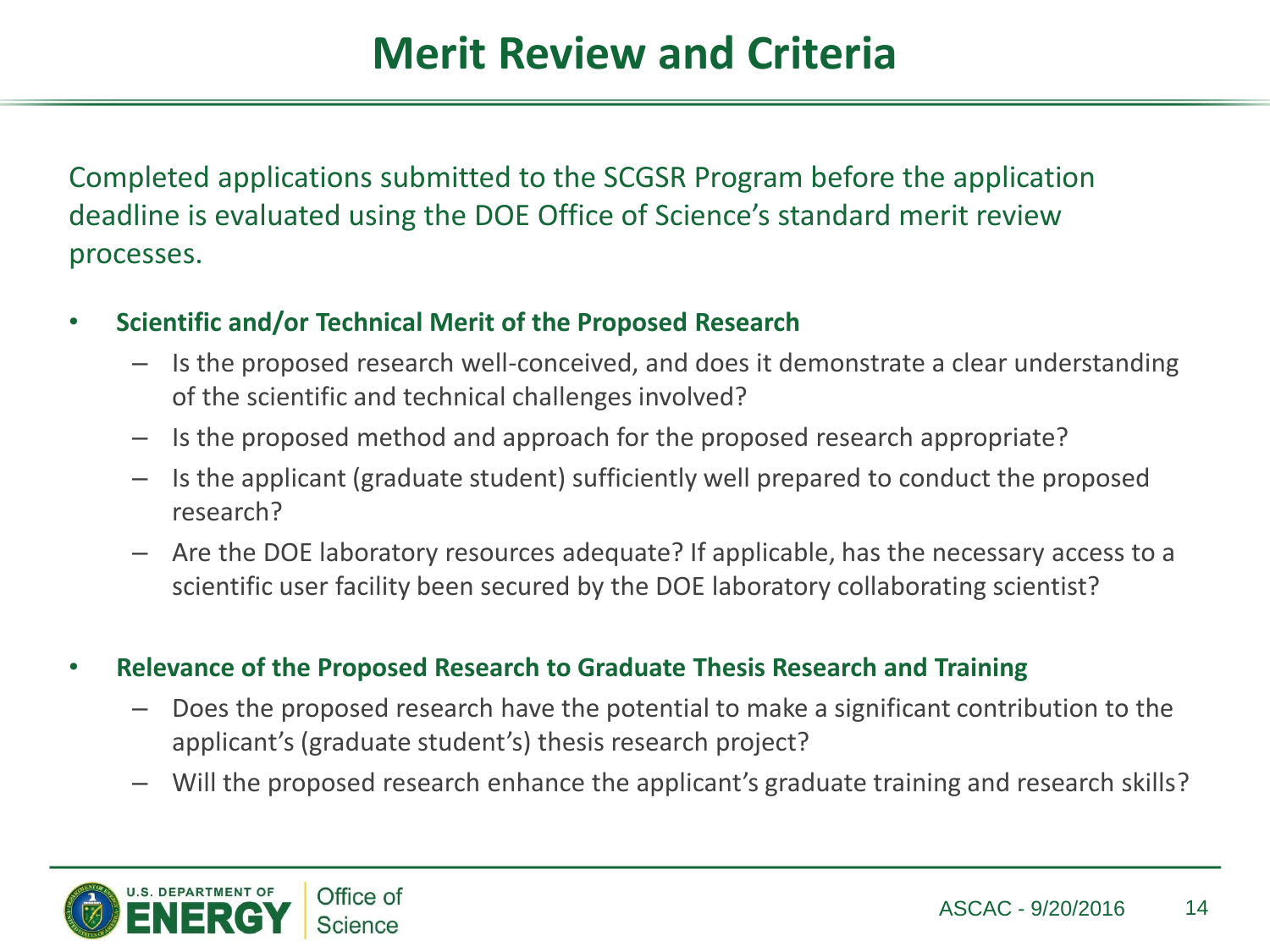# **Outcome To Date**

| <b>SCGSR Solicitation</b> | <b>Awards in Areas</b><br><b>relevant to ASCR</b> | <b>Host DOE Laboratories</b> |
|---------------------------|---------------------------------------------------|------------------------------|
| 2014 Solicitation         | 5(65)                                             | LANL (2), LBNL, NREL, ORNL   |
| 2015 Solicitation 1       | 3(47)                                             | LBNL, SNL (2)                |
| 2015 Solicitation 2       | 1(52)                                             | <b>LLNL</b>                  |
| 2016 Solicitation 1       | 3(43)                                             | ANL, ORNL, SNL               |
| Total                     | 12 (207)                                          |                              |